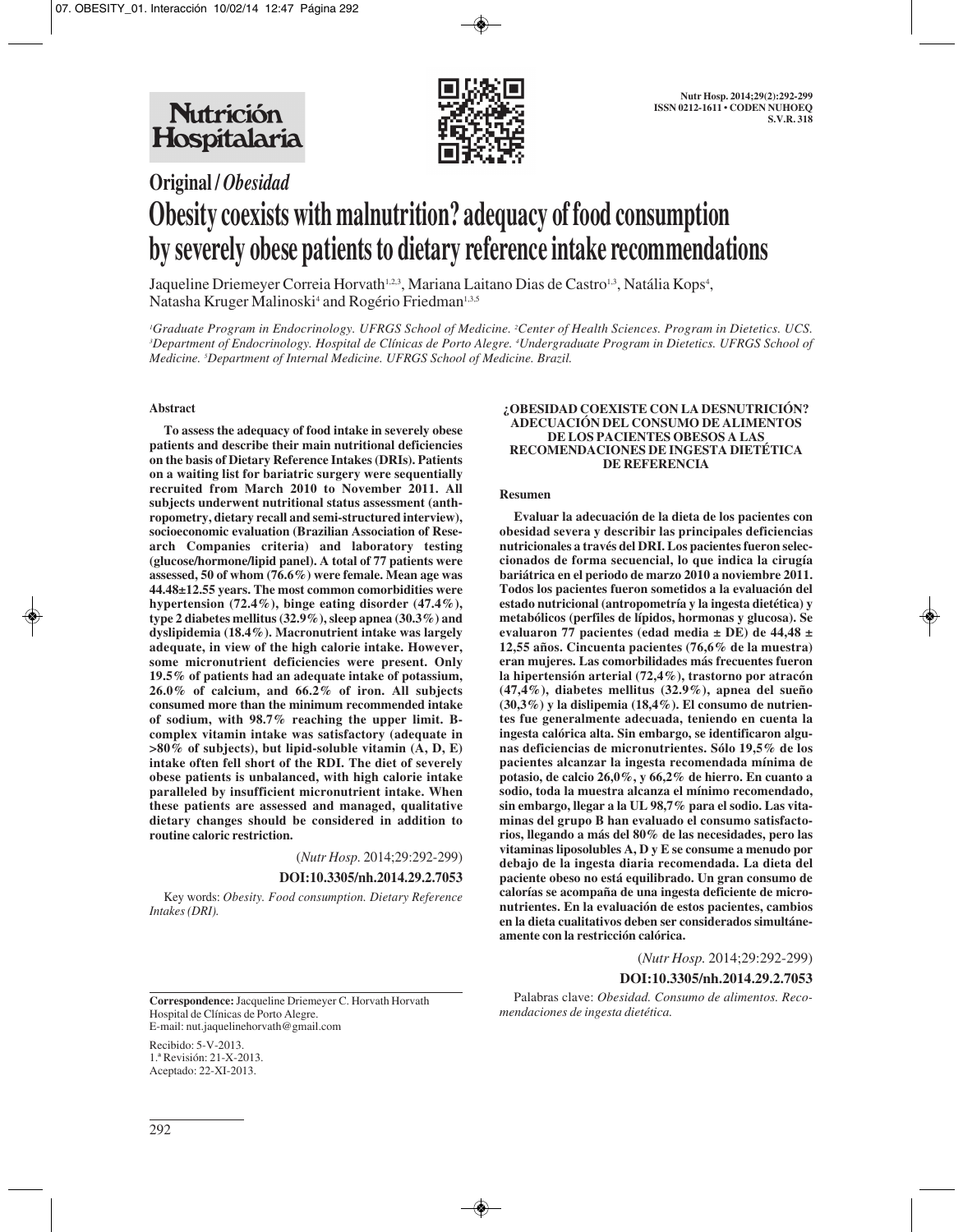# **Introduction**

Bariatric surgery is regarded as the most effective therapy for substantial weight reduction and weight loss maintenance in patients with severe obesity. However, it carries the risk of specific nutritional deficiencies that increase postoperative morbidity and mortality and must be identified and addressed<sup>1-3</sup>. Adults whose diets do not provide an adequate intake of calories, protein, or other nutrients required for tissue homeostasis and repair are considered malnourished<sup>4</sup>.

There have been few reports on the preoperative nutritional status of these patients. From a cultural standpoint, obesity is regarded as an "overnourished" state, and the image of obese individuals is not associated with any specific nutritional deficiencies. In fact, the detailed assessment of food consumption, and of certain dietary behaviors as risk factors in the obese patient is often hindered by the characteristics of the available instruments and methods, which discourage their use in routine clinical practice. Underreporting, which is common in these patients, may also be a contributing factor<sup>5</sup>. Therefore, the description of dietary intake patterns in the obese population remains controversial, particularly with respect to micronutrients.

Several studies have reported micronutrient deficiencies after bariatric surgery. In some cases, these deficiencies may lead to clinical manifestations, ranging from mild, transient disturbances to irreversible neurologic changes. Clinical symptoms range from sensory neuropathy to frank encephalopathy and are most commonly caused by thiamine, copper, and vitamin B complex deficiency<sup>6</sup>. There is little data on preoperative micronutrient deficiencies in morbidly obese patients. Some studies have reported vitamin D deficiency as the most prevalent of these, affecting 57% to 94% of severely obese persons $1,3$ . Calcium, magnesium, vitamin B6, and iron deficiency have also been described1,37. In the long run, these nutrient deficiencies may have yet-unknown impacts, particularly when associated with the deficiencies induced by bariatric surgery.

Food consumption before bariatric surgery in the severely obese is a factor that warrants more thorough investigation, as it can aid recovery and maintenance of adequate nutritional status in the postoperative period. As expected, the calorie intake of obese individuals is usually excessive; nevertheless, insufficient intake of essential nutrients may occur, leading to undiagnosed deficiencies. Within this context, the objective of this study was to assess food consumption by severely obese patients and describe their main nutritional deficiencies on the basis of Dietary Reference Intake (DRI).

# **Patients and Methods**

All morbidly obese patients referred to the outpatient Endocrinology clinic –general center of endocrinological diseases treatment– of Hospital de Clínicas de Porto Alegre (HCPA) for evaluation of a potencial indication of bariatric surgery, according to the Brazilian guidelines<sup>8</sup>, between March 2010 and November 2011 were sequentially invited to take part in the study. All 140 invited patients agreed to participate, however only 77 completed all evaluations. All prospective subjects were informed of the nature of the study and gave written informed consent for participation.

Nutritional status assessment included anthropometric examination and an evaluation of food consumption. The anthropometric parameters assessed were weight, height, mid-upper arm circumference (MUAC), waist circumference (WC), and hip circumference (HC). Weight (kg) was measured with a digital physician scale (Filizola, Brazil, resolution 0.1 kg) while barefoot and wearing lightweight clothes. Height (m) was measured with a wall-mounted stadiometer (Sanny, Brazil), with the patient standing and the head aligned in the Frankfurt plane. Body mass index (BMI) was calculated by dividing the weight by the height squared. MUAC (cm) was measured at the midpoint between the acromion and olecranon, over the posterior aspect of the relaxed arm on the non-dominant side. WC (cm) was measured at the midpoint between the lowest rib and the iliac crest. HC (cm) was measured at the level of the greatest protrusion of the gluteal area. The waist–to–hip ratio (WHR) was then calculated. All circumferences were measured using non-stretch fiberglass measuring tape (Wiso, Brazil). All measurements were performed in accordance with Brazilian Ministry of Health Food and Dietary Surveillance System recommendations<sup>9</sup>.

Assessment of dietary intake included three 24-hour dietary recalls, with foods weighed and measured using digital kitchen scales and a measuring  $cup^{10,11}$  and a semistructured nutritional interview. Nutritional calculations were carried out with the Nutribase 7.18 software (CyberSoft, USA). The basal metabolic rate (BMR) was calculated on the basis of established formulae for overweight adult men and women 12. The DRIs used for analysis and comparison are listed in table I<sup>12-17</sup>.

The metabolic panel consisted of measurement of the following parameters: triglyceride (TG) and total cholesterol (TCHOL) levels, by the enzymatic colorimetric method (Hitachi 917, Roche, Brazil); HDL cholesterol, by a homogeneous enzymatic colorimetric assay (Hitachi 917, Roche, Brazil), LDL cholesterol, estimated by the Friedewald formula 18; serum glucose, by the colorimetric glucose oxidase method (Hitachi 917, Roche, Brazil); glycated hemoglobin (A1c%) by immunoturbidimetric assay (Hitachi 917, Roche, Brazil); insulin, TSH, and T4 by electrochemiluminescent immunoassay (ECLIA) (Modular E-170, Roche, Brazil); C-reactive protein (CRP) by nephelometry (BNII Nephelometer, DSP, Brazil); and total serum calcium, by the *o*-cresolphthalein complexone method (Hitachi 917 Roche, Brazil). All tests were performed at the Clinical Pathology Service of the hospital. Any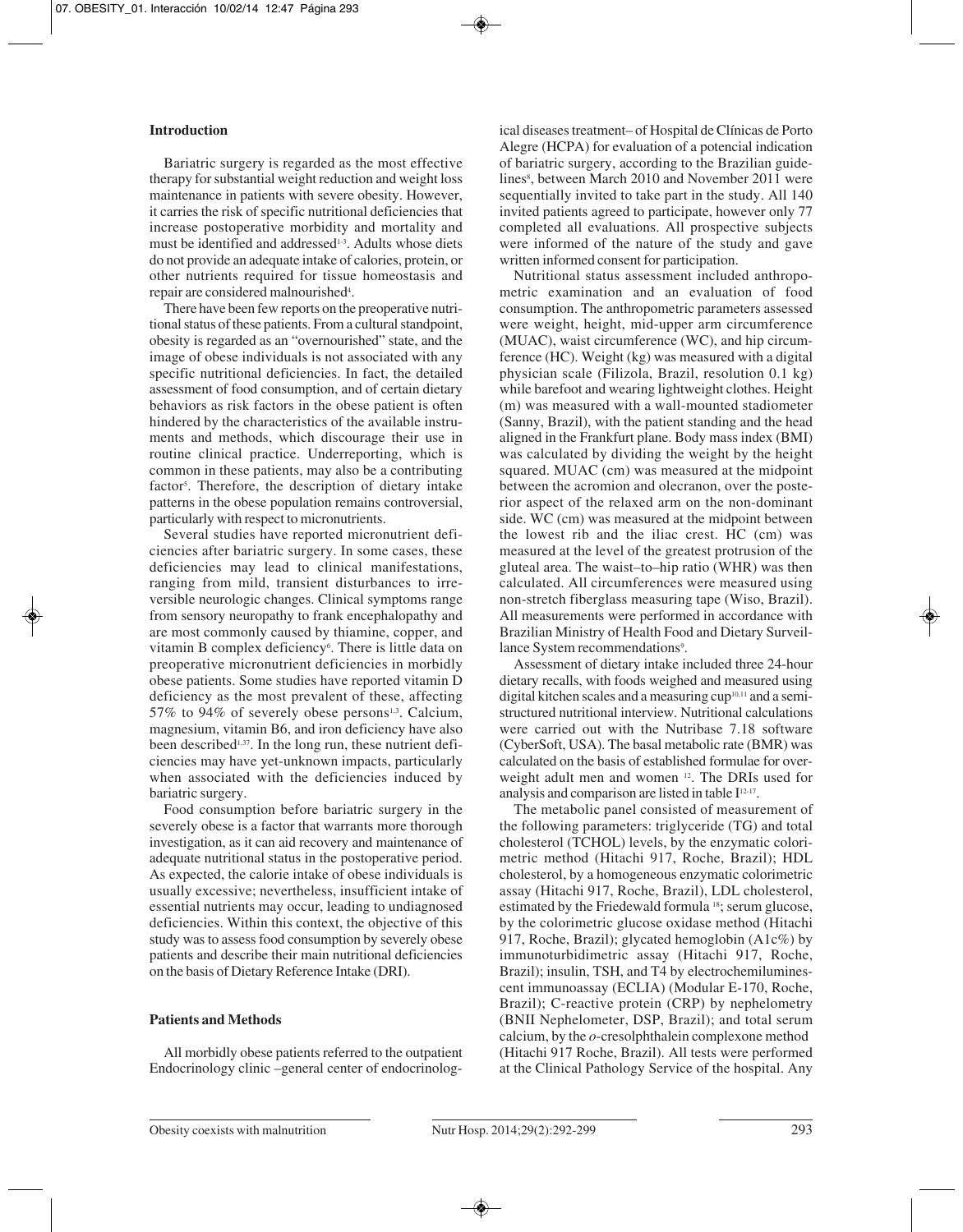| <b>Table I</b><br>Recommended nutrient intakes                                                                              |                                 |                              |                          |                              |
|-----------------------------------------------------------------------------------------------------------------------------|---------------------------------|------------------------------|--------------------------|------------------------------|
| <b>Nutrient</b>                                                                                                             | EAR                             | <b>RDA</b>                   | AI                       | UL                           |
| <b>Protein</b> $(g/kg/day)$ (Males and females, $> 18 y$ )<br><b>Protein, % calories from</b> (Males and females, $> 18$ y) | 0.66                            | 0.8<br>$10-35$               |                          |                              |
| <b>Carbohydrate (g/day)</b> (Males and females, $> 18$ y)<br>Carbohydrate, % calories from (Males and females, $> 18$ y)    | 100<br>$\overline{\phantom{0}}$ | 130<br>$45 - 65$             |                          |                              |
| <b>Lipids, % calories from</b> (Males and females, $> 18$ y)                                                                |                                 | $20 - 35$                    | $\overline{\phantom{0}}$ |                              |
| Fiber (g/day)<br>Males, 18-50 y<br>Males, $> 51$ y<br>Females, 18-50 y<br>Females, $> 51$ y                                 |                                 |                              | 38<br>30<br>25<br>21     |                              |
| Calcium (mg/day)<br>Males, 18-70 y<br>Males, $> 71$ y<br>Females, 18-50 y<br>Females, $> 51$ y                              | 800<br>1000<br>800<br>1000      | 1000<br>1200<br>1000<br>1200 |                          | 2500<br>2000<br>2500<br>2000 |
| $\Gamma$ ron (mg/day)<br>Males, $> 18y$<br>Females, 18-50 y<br>Females, $> 51$ y                                            | 6<br>8.1<br>5                   | 8<br>18<br>8                 | $\equiv$                 | 45<br>45<br>45               |
| $\text{Zinc} \left( \text{mg/day} \right)$<br>Males, $> 18y$<br>Females, >18 y                                              | 9.4<br>6.8                      | 11<br>8                      |                          | 40<br>40                     |
| Sodium (g/day)<br>Males and females, 18-50 y<br>Males and females, 50-70 y<br>Males and females, $> 70y$                    | $\overline{\phantom{0}}$        |                              | 1.5<br>1.3<br>1.2        | 2.3<br>2.3<br>2.3            |
| Potassium $(g/day)$ (Males and females, $> 18$ y)                                                                           |                                 |                              | 4.7                      | N/A                          |
| Vitamin A $(\mu g / day)$<br>Males, $> 18$ y<br>Females, >18 y                                                              | 625<br>500                      | 900<br>700                   |                          | 3000<br>3000                 |
| Vitamin B12 $(\mu$ g/day)                                                                                                   | $2.0\,$                         | 2.4                          |                          | N/A                          |
| Vitamin B6 $(\mu g/day)$<br>Males and females, 18-50 y<br>Males, $> 50y$<br>Females, $> 50y$                                | 1.1<br>1.4<br>1.3               | 1.3<br>1.7<br>1.5            | $\overline{\phantom{0}}$ | 100<br>100<br>100            |
| Vitamin D $(\mu g / day)$<br>Males and females, 18-70 y<br>Males and females, > 70 y                                        | 10<br>10                        | 15<br>20                     |                          | 100<br>100                   |
| Vitamin E (mg/day) (Males and females, $> 18$ y)                                                                            | 12                              | 15                           | $\qquad \qquad -$        | 1000                         |

EAR, Estimated Average Requirement; RDA, Recommended Dietary Allowance; AI, Adequate Intake; UL, Tolerable Upper Intake Level. After *Dietary Reference Intakes (DRI)*. Retrieved from <www.nap.edu> in April 201212-17.

comorbidity diagnosed on laboratory testing was confirmed by review of the patients' past medical history, current medications, and medical records.

Statistical analyses were carried out in the SPSS v.20 software. Results are expressed as means and standard deviation (SD), percentages, or median and range (for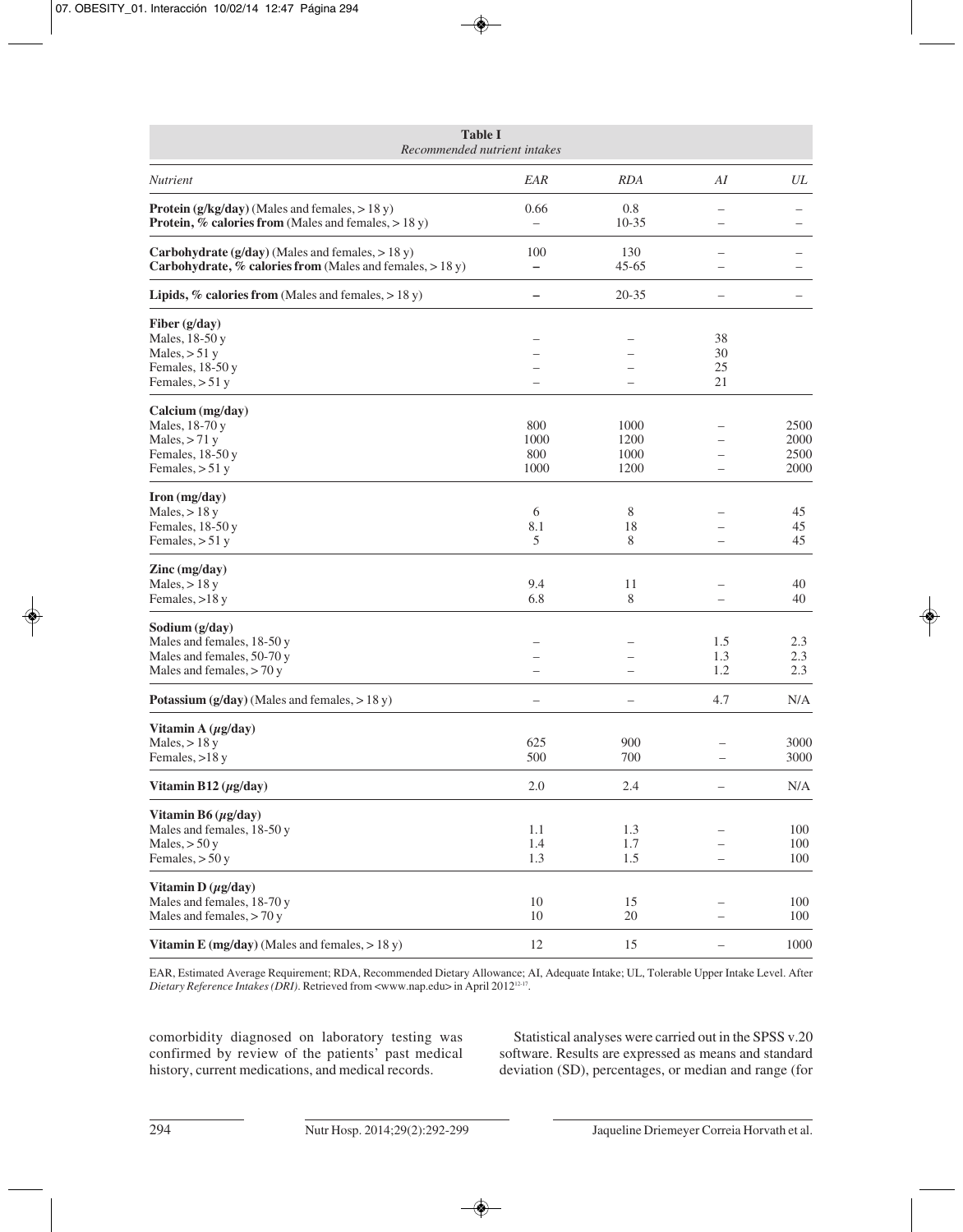variables not normally distributed). A  $p<0.05$  was chosen as the significance level. The study was approved by the Hospital de Clínicas de Porto Alegre research ethics committee.

## **Results**

A total of 77 patients were assessed, 50 of whom (76.6%) were female. Mean age was  $44.48 \pm 12.55$ years. The self-reported ethnic makeup of the sample was 69.7% white, 13.2% black, 10.5% brown, 2.6% Native Brazilian and 3.9% other. The most prevalent comorbidities were hypertension (72.4%), binge eating disorder (47.4%), diabetes mellitus (32.9%), sleep apnea (30.3%) and dyslipidemia (18.4%). Mean weight was  $129.90 \pm 25.78$  Kg, and BMI,  $48.8 \pm 8.3$ kg/m². The clinical and anthropometric profile of the sample is described in table II.

Regarding dietary characteristics, 97.4% of subjects had received some form of dietary counseling before. Most (77%,  $n = 60$ ) ate only two meals a day. Breakfast (21.1%), mid-morning snack (72.4%), afternoon snack (23.7%) and supper (67.1%) were often skipped. Furthermore, over half of all subjects (51.3%) had no defined meal schedule. Dairy intake was exceedingly low, with 17.1% of subjects consuming no dairy whatsoever and no supplemental calcium. Only 23.7% of subjects ate and drank skim or fat-free dairy products. Calcium intake by female subjects was highly variable (723.3 [105.9–5647.5] mg/day).

Mean BMR was  $1970.92 \pm 354.08$  Kcal/day, lower than mean calorie intake  $(2782.75 \pm 1131.43 \text{ kcal/day})$ . Mean macronutrient intake was within the adequate range: 19.38±6.9% of daily calories from protein, 51.16 $\pm$ 10.47% from carbohydrate, and 29.69  $\pm$  6.8% from lipids. Although there is no established DRI for saturated fats, Brazilian Cardiology Society guidelines for non-pharmacological treatment of dyslipidemia and atherosclerosis prevention recommend that no more than 7% of daily calories come from saturated fat<sup>19</sup>. In the study sample, this percentage was 8.44  $\pm$  $2.19\%$ .

The distribution of nutrient intake in this population is described in table III. There were marked differences between the usual diets of male and female obese patients, and marked gender differences on comparison of intake adequacy (Table IV).

## **Discussion**

The finding that food consumption by severely obese patients is largely, and variably, unbalanced is neither unexpected nor unusual, despite this, only our study and another recent publication evaluated the malnutrition based on DRIS<sup>20</sup>. In this series, some patients only met minimum intake recommendations for some nutrients, whereas others failed to reach intake recommendations for some nutrients while reaching the Tolerable Upper Intake Levels (ULs) of other dietary components.

| <b>Table II</b><br>Clinical and anthropometric parameters |                    |                    |                     |                    |
|-----------------------------------------------------------|--------------------|--------------------|---------------------|--------------------|
| Parameter                                                 | Overall            | Females            | Males               | $p^a$              |
| Weight (kg)                                               | $129.90 \pm 25.78$ | $123.6 \pm 21.3$   | $149.8 \pm 29.2$    | $< 0.0011*$        |
| BMI (kg/m <sup>2</sup> )                                  | $48.8 \pm 8.3$     | $48.2 \pm 7.7$     | $50.7 \pm 9.9$      | 0.2701             |
| Height(m)                                                 | $1.62 \pm 0.09$    | $1.6 \pm 0.07$     | $1.7 \pm 0.09$      | $< 0.0011*$        |
| <b>BMR</b> (Kcal/day)                                     | $1971.0 \pm 354.1$ | $1830.1 \pm 211.3$ | $2432.6 \pm 337.1$  | $< 0.0011*$        |
| <b>MUAC</b> (cm)                                          | $44.7 \pm 12.6$    | $45.3 \pm 14.0$    | $42.9 \pm 6.5$      | 0.5001             |
| $WC$ (cm)                                                 | $137.7 \pm 16.8$   | $134.5 \pm 15.1$   | $150.5 \pm 17.8$    | $< 0.0011*$        |
| $HC$ (cm)                                                 | $138.9 \pm 19.5$   | $138.2 \pm 19.5$   | $141.4 \pm 20.0$    | 0.5511             |
| <b>WHR</b>                                                | $1.01 \pm 0.2$     | $1.0 \pm 0.2$      | $1.1 \pm 0.09$      | 0.3131             |
| TCHOL (mg/dL)                                             | $184.5 \pm 37.8$   | $186.2 \pm 34.3$   | $179.6 \pm 48.3$    | 0.5661             |
| $HDL$ (mg/dL)                                             | $41.3 \pm 10.1$    | $43.3 \pm 10.4$    | $35.1 \pm 5.9$      | $<0.0021*$         |
| $LDL$ (mg/dL)                                             | $110.0 \pm 31.6$   | $111.3 \pm 0.0$    | $105.7 \pm 40.3$    | 0.526 <sup>1</sup> |
| $TG$ (mg/dL)                                              | 144 (56-742)       | $134(56-404)$      | $166.0(62 - 742)$   | 0.200 <sup>2</sup> |
| Calcium, total serum $(mg/dL)$                            | $8.8 \pm 0.4$      | $8.9 \pm 0.4$      | $8.9 \pm 0.3$       | 0.8961             |
| $CRP$ (mg/L)                                              | $10.6(4-51.6)$     | $11.3(4.0-51.6)$   | $5.3(4.0-29.5)$     | $0.0072*$          |
| Glucose (mg/dL)                                           | $123.2 \pm 39.7$   | $122.5 \pm 41.3$   | $125.7 \pm 35.2$    | 0.7691             |
| A1c $(\%)$                                                | $6.9 \pm 1.7$      | $6.8 \pm 1.8$      | $6.9 \pm 1.3$       | 0.8261             |
| Insulin $(\mu U/ml)$                                      | $27(4.5 - 172.7)$  | $31.6(9.1-172.7)$  | $32.8(4.5 - 122.1)$ | 0.2192             |
| $T4(\mu g/dL)$                                            | $9.1 \pm 2.1$      | $9.3 \pm 1.9$      | $8.3 \pm 2.6$       | 0.0751             |
| $TSH(\mu U I/mL)$                                         | $3.0(0.2 - 14.9)$  | $3.3(0.2 - 14.8)$  | $2.8(1.3-5.6)$      | 0.1842             |

BMI, body mass index; MUAC, mid-upper arm circumference; WC, waist circumference; HC, hip circumference; WHR, waist–hip ratio; TCHOL, total cholesterol; HDL, high-density lipoprotein cholesterol; LDL, low-density lipoprotein cholesterol; TG, triglycerides; CRP, C-reactive protein; A1c, glycated hemoglobin; BMR, basal metabolic rate. Data expressed as mean ± standard deviation or median (interquartile range) as appropriate. <sup>1</sup>*t*-test for independent samples. <sup>*P*</sup>-value for between-gender differences. <sup>2</sup>Mann–Whitney  $U$ .  $\alpha$  = 0.05.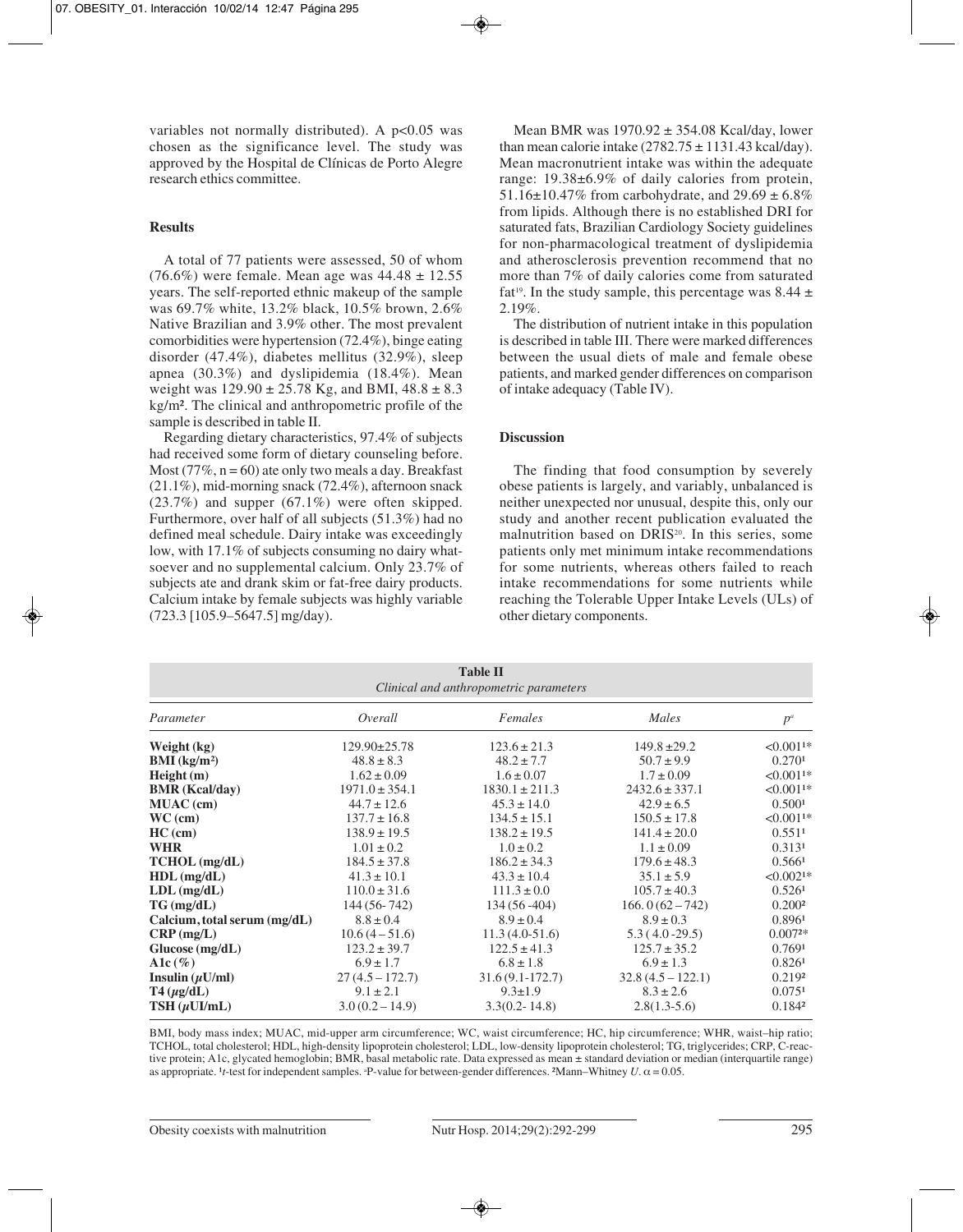| <b>Table III</b><br>Dietary parameters |                      |                         |                         |                    |
|----------------------------------------|----------------------|-------------------------|-------------------------|--------------------|
| Parameter                              | Overall              | Females                 | Males                   | $p^a$              |
| Kcal (total)                           | $2782.7 \pm 1131.4$  | $1595.4 \pm 998.5$      | $3396.31 \pm 1341.9$    | $0.0081*$          |
| PTN(g/day)                             | $114.0(41.8-457.1)$  | $107.2(41.8 - 366.6)$   | $145.1(86.4-457.1)$     | $0.002^{2*}$       |
| PTN(g/kg/day)                          | $0.9(0.3-3.4)$       | $0.9(0.3-3.4)$          | $1.1(0.6-3.1)$          | 0.0972             |
| CHO (g/day)                            | $355.9 \pm 163.9$    | $342.8 \pm 158.2$       | $398.9 \pm 179.3$       | 0.250 <sup>1</sup> |
| LIP(g/day)                             | $91.6 \pm 44.8$      | $83.9 \pm 40.0$         | $116.7 \pm 51.2$        | $0.0061*$          |
| LIP, SAT(g/day)                        | $26.3 \pm 13.9$      | $23.4 \pm 11.9$         | $35.8 \pm 15.9$         | $0.0011*$          |
| $LIP$ , UNS ( $g/day$ )                | $48.3(15.0-163.6)$   | $44.5(15.0 - 161.6)$    | 58.8 (27.21 - 163.6)    | $0.020^{2*}$       |
| Fiber $(g/day)$                        | $23.6(5.7 - 79.6)$   | $22.6(5.7 - 72.7)$      | $26.8(8.6 - 79.6)$      | $0.033^{2*}$       |
| $Ca$ (mg/day)                          | 733.1 (105.9-5647.5) | $723.3(105.9 - 5647.5)$ | $845.6(361.5 - 1989.5)$ | 0.3862             |
| Fe (mg/day)                            | $17.58(5.0-53.8)$    | $15.8(5.0 - 35.3)$      | $25.3(9.0-53.8)$        | $< 00012*$         |
| $\mathbf{Zn}$ (mg/day)                 | $15.84(4.6-49.9)$    | $14.2(4.6 - 38.1)$      | $22.8(13.1-49.9)$       | $< 0.0012*$        |
| $Na$ (mg/day)                          | $5458.0 \pm 2516.4$  | $5361.2 \pm 2315.9$     | $5775.3 \pm 3141.8$     | 0.5451             |
| $K$ (mg/day)                           | $3367.4 \pm 1787.5$  | $3242.3 \pm 1840.4$     | $3777.5 \pm 1580.0$     | 0.2691             |
| $B12 \, (\mu g/day)$                   | $5.0(0.7-67.0)$      | $4.0(0.7-67.0)$         | $9.0(3.38 - 42.54)$     | $< 0.0012*$        |
| $B6$ (mg/day)                          | $2.2 \pm 1.0$        | $2.0 \pm 0.9$           | $2.9 \pm 1.2$           | $0.0031*$          |
| Vit. A $(\mu g / day)$                 | $91.9(84.5-9042.6)$  | $623.4(84.5-9042.6)$    | $750.4(306.2 - 5007.6)$ | 0.3932             |
| Vit. D $(\mu g / day)$                 | $0.4(0.0-33.4)$      | $0.3(0.0-33.4)$         | $0.5(0.0 - 3.59)$       | 0.7662             |
| $V$ it. $E$ (mg/day)                   | $5.9 \pm 2.9$        | $5.7 \pm 3.0$           | $6.4 \pm 2.7$           | 0.3861             |

Kcal, total calorie intake; PTN, protein; CHO, carbohydrate; LIP, lipids; SAT LIP, saturated fat; UNS LIP, unsaturated fat; Ca, dietary calcium; Fe, dietary iron; Zn, dietary zinc; Na, dietary sodium; K, dietary potassium; B12, dietary vitamin B12; B6, dietary vitamin B6; Vit.A, dietary vitamin A; Vit.D, dietary vitamin D; Vit.E, dietary vitamin E. <sup>1</sup>t-test for independent samples. <sup>a</sup>P-value for between-gender differences. <sup>2</sup>Mann–Whitney *U*.  $\alpha$  = 0.05.

| <b>Table IV</b><br>Adequacy of dietary intake |                                             |         |         |            |
|-----------------------------------------------|---------------------------------------------|---------|---------|------------|
|                                               | Percentage of patients with adequate intake |         |         |            |
| Parameter                                     | Overall                                     | Females | Males   | $p^a$      |
| PTN(g/day)                                    | 98.7%                                       | 98.3%   | 100%    | 0.58       |
| PTN(g/kg/day)                                 | 76.6%                                       | 72.9%   | 88.9%   | 0.16       |
| CHO (g/day)                                   | 97.4%                                       | 96.6%   | $100\%$ | 0.43       |
| Fiber $(g/day)$                               | 44.2%                                       | 45.8%   | 38.9%   | 0.61       |
| $Ca$ (mg/day)                                 | 26.0%                                       | 23.7%   | 33.3%   | 0.42       |
| Fe (mg/day)                                   | 66.2%                                       | 55.9%   | 100%    | $< 0.001*$ |
| $\mathbf{Zn}$ (mg/day)                        | 89.6%                                       | 86.4%   | $100\%$ | 0.09       |
| $Na$ (mg/day)                                 | 100%                                        | 100%    | 100%    |            |
| $K$ (mg/day)                                  | 19.5%                                       | 15.3%   | 33.3%   | 0.09       |
| $B12 \, (\mu g/day)$                          | 88.3%                                       | 84.7%   | 100%    | 0.08       |
| $B6$ (mg/day)                                 | 80.5%                                       | 74.6%   | 100%    | $0.02*$    |
| Vit. A $(\mu$ g/day)                          | 42.9%                                       | 45.8%   | 33.3%   | 0.35       |
| Vit. D $(\mu$ g/day)                          | 49.4%                                       | 47.5%   | 55.6%   | 0.55       |
| Vit. $E$ (mg/day)                             | $1.3\%$                                     | $1.7\%$ | $0\%$   | 0.58       |

Kcal, total calorie intake; PTN, protein; CHO, carbohydrate; LIP, lipids; SAT LIP, saturated fat; UNS LIP, unsaturated fat; Ca, dietary calcium; Fe, dietary iron; Zn, dietary zinc; Na, dietary sodium; K, dietary potassium; B12, dietary vitamin B12; B6, dietary vitamin B6; Vit. A, dietary vitamin A; Vit. D, dietary vitamin D; Vit. E, dietary vitamin E. <sup>1</sup>t-test for independent samples. <sup>a</sup>P-value for between-gender differences. <sup>2</sup>Mann–Whitney  $U \cdot \alpha = 0.05$ .

Adequacy rates were high for macronutrient intake. However, it bears stressing that "adequacy" is defined as a minimum intake level rather than a range of intake. Therefore, even patients whose macronutrient consumption was excessive, thus leading to high calorie intake, were within the DRI adequacy rate. It bears stressing too that DRI do not necessarily meet the metabolic needs of obese individuals. Especially in physiologic stress situations like significant weight loss or periods of weight cycling, obese patients potentially need different amounts of micronutrients<sup>20</sup>.

Although 98.7% of subjects in this sample had adequate protein intake (i.e. their protein consumption meets the minimum intake level), intake was more than twice as high as current recommendations (112 g/day for men and 92 g/day for women) in 54.5%; in 27.3% of subjects, protein intake  $(1.75 \pm 0.6 \text{ g/kg/day})$  even exceeded that of a high-protein diet  $(\geq 1.25 \text{ g/kg/day})$ .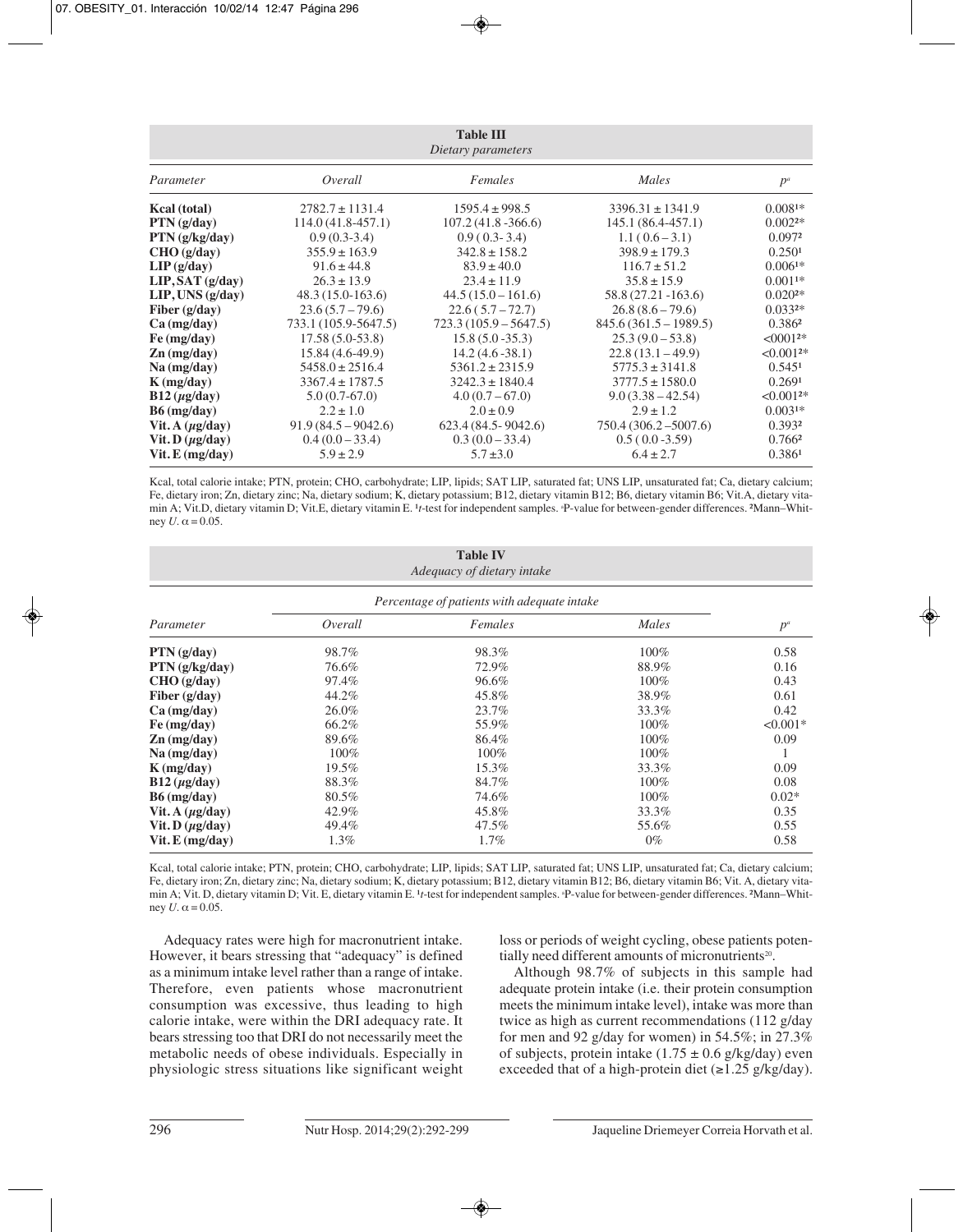Carbohydrate intake patterns were similar, with 97.4% of subjects meeting the minimum daily intake recommendation and 67.5% consuming more than twice as much as the current reference intake (230 g/day). Quantitative assessment of macronutrient intake adequacy is hindered by the unavailability of ULs for these dietary components, as well as the unavailability of recommended lipid intake levels in g/day.

Analysis of macronutrient intake as a proportion of total energy intake also revealed an unbalance in the distribution of calorie intake. In 98.7% of patients, the percentage of calories from protein meets the minimum recommended level. However, 24.7% of patients do not consume the minimum recommended amount of carbohydrate and 28.6% do not consume the minimum recommended amount of dietary fat. Therefore, in the usual diet of these patients, the contribution of protein to total calorie intake exceeds recommendations. This corroborates the statement that these subjects follow a high-calorie diet.

As protein intake was elevated and dairy intake was low, we conclude that protein is provided by overconsumption of meats. Accordingly, mean saturated fat intake was also high  $(8.44 \pm 2.19\%$  of calories from saturated fat). Furthermore, less than half of subjects met minimum fiber intake recommendations (44.2%). This set of inadequacies constitutes a potentially atherogenic diet.

Concerning micronutrients, potassium intake was below recommended levels in 80.5% of patients, and calcium intake was insufficient in 74% of cases, although calcium intake was insufficient, this does not seem to affect mean total serum calcium  $8.8 \pm 0.4$  mg / dL (recommend 8.6 to 10.0 mg/dL). But, a variety of studies have reported a correlation between calcium intake and overweight or obesity. Several pathways of calcium metabolism may be associated with body weight control. Furthermore, there is consistent evidence that calcium and vitamin D increase body fat oxidation. In the gastrointestinal tract, calcium binds fatty acids, promoting energy loss by means of a modest increase in fecal lipid excretion. The main theory, however, concerns body temperature regulation and thermogenesis. Intracellular calcium levels play a major role in several metabolic processes, and influence hormone-including parathyroid hormoneand vitamin D levels. High intake of this mineral would boost diet-induced thermogenesis, increase lipolysis, and suppress major lipogenic metabolic pathways, as well as reduce hunger. Recent evidence also suggests that calcium intake is associated with improved insulin sensitivity<sup>21,22</sup>.

In this series, there were significant gender differences in iron intake and DRI adequacy  $(P < 0.001)$ . Iron deficiency is the most common of all dietary deficiencies<sup>23</sup>. In addition to inadequate intake, as observed in this sample, some studies have reported significant iron, ferritin and hemoglobin deficiency on preoperative testing in morbidly obese individuals<sup>24,25</sup>.

Sodium intake exceeded minimum recommended levels in 100% of the sample, due to high consumption of sodium-rich industrialized foods and to the habit of adding salt to foods during cooking or at the table. Remarkably, 98.7% of patients exceeded the current UL for this nutrient. This is particularly notable in view of the fact that hypertension was the most prevalent comorbidity in our sample (72.4%).

Hypertension is the main risk factor for premature death. A sodium-rich diet is a major contributor to high blood pressure and is strongly associated with other diseases, such as stomach cancer, kidney stones, osteoporosis, asthma and obesity<sup>26</sup>.

In addition to sodium ULs, 2.6% of subjects reached the UL for iron and 3.9% for zinc. Zinc toxicity is rare; excessive iron intake, however, may contribute to increased oxidative stress, with greater free radical formation and endothelial damage, as well as facilitate oxidation of LDL cholesterol<sup>23</sup>; both factors contribute to cardiovascular disease.

Vitamin B complex intake was satisfactory in this sample, with over 80% of subjects having adequate intake. Conversely, intake of fat-soluble vitamins-A, D, and, particularly, E-was largely insufficient. Only 1.3% of subjects had adequate vitamin E intake; no male subjects met the minimum recommended intake. Vitamins A and E play an important role as antioxidants, and are particularly protective against LDL cholesterol oxidation. Low carotenoid (vitamin A) and alpha-tocopherol levels have also been implicated in increased oxidative stress, insulin resistance and development of malignancies<sup>27</sup>.

Studies have shown that vitamin D deficiency, hyperparathyroidism and bone loss are potential complications of bariatric surgery<sup>28-30</sup>. This study demonstrates that, even before weight loss surgery, the diet of severely obese patients is deficient in vitamin D and calcium, which could contribute to postoperative complications. Therefore, these nutrients must be carefully assessed in the preoperative period. According to a recent review, patients lose bone mass, particularly in the hip, after bariatric surgery. However, there are no conclusive data on the incidence of osteoporosis or fracture risk in patients undergoing these procedures<sup>31</sup>.

Assessment of food consumption in this sample was subject to under- or overestimation. Despite its fallibility, weighing is the most reliable method for measurement of food intake, the method of nutritional evaluation used in this study is the preferred instrument in clinic practice, and a reliable tool to evaluate food consumption<sup>32,33</sup>.

The dietary patterns of severely obese women and men are distinct. Nutritional deficiencies were less prevalent in men. On all parameters assessed in this study except for calcium and vitamin E, men also achieved higher intake adequacy rates than women. Therefore, we may conclude that the quality of food consumption is poorer in obese women than in obese men. However, further assessment of these parameters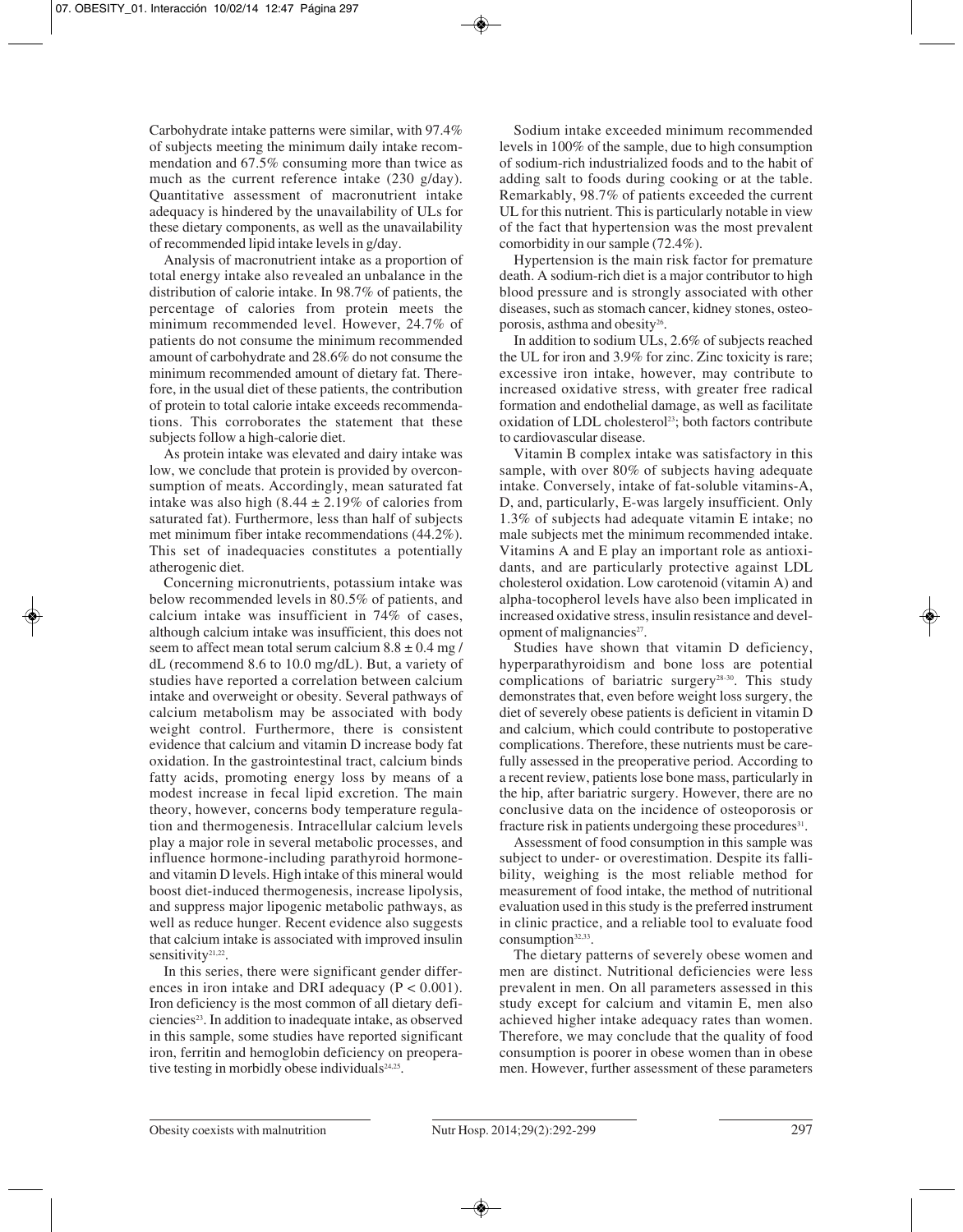while adjusting nutrient intake to body weight is warranted, to address whether these gender differences in nutritional parameters remain and are not only a reflection of the fact that absolute, rather than relative, values were used in our analyses.

Men had a pattern of obesity with a higher weight, as expected. Besides that, they had larger waist circumference, greater caloric and saturated fat intakes. Since protein intake was also higher in men, we speculate that this is related to a high intake of red meat, which is quite common in southern Brazil34. Men had lower HDL-c values compared to the women. Women, on other hand, tended to present binge eating with a higher frequency, a diet richer in carbohydrates, and a higher CRP. Although the frequencies of hypertension and dyslipidemia were similar, a higher CRP could indicate a different inflammatory environment in these women, with implications that have yet to be studied.

The very high BMI in our sample could explain the high prevalence of comorbidities. Local environmental factors, such as food and physical activity habits, and genetic characteristics of our population (both poorly studied) should be seen as potential variables associated with the high prevalence of comorbidities in these patients. Furthermore the patients has no common changes in metabolism (such as hypothyroidism or subclinical hypothyroidism) that could explain the high caloric intake or BMI. Another factor that must be considered is the very difficult access to qualified centers, and the long waiting time for treatment with specialists in the Brazilian Public Health System. This could play a role on the progression of the disease, culminating in a higher frequency of severe cases. This hypothesis needs to be tested.

It is widely known that very low-calorie diets are associated with high failure rates in severely obese patients; qualitative dietary changes might benefit this population without necessarily involving sudden reductions in energy intake. A recent study shows that even getting a diet with 100% of the DRIs adequacy obese continue have nutrient deficiencies<sup>20</sup>, therefore, changes in diet must be done carefully. In practice, the acceptance of qualitative changes is superior to that of very low-calorie diets. Certain supplements can be useful in cases of low micronutrient intake. Nevertheless, the implementation of dietary changes should be preferred, as overconsumption of dietary supplements is often more harmful than beneficial to health and can increase the risk of drug–drug and food–drug interactions, as medication use rates are high in these patient population35. The limitations of this study include its single-center design, which limits generalization of the findings. Furthermore, the relatively small sample size and predominance of female subjects may have affected our interpretation of results.

In short, the usual diets of obese subjects are not only unbalanced, but highly atherogenic, excessively reliant on industrialized foods and high in sodium, and deficient in essential nutrients, a combination that leads to

high risk of atherosclerosis and cardiovascular disease, affects immunity, and increases the risk of cancer and other chronic noncommunicable diseases. These issues cannot be ignored; however, any changes to the diet of severely obese persons must be undertaken with extreme care, as they might aggravate already poor essential nutrient intake. Qualitative dietary changes must be made on a case-by-case basis, after analysis of the characteristics of each patient and their probable nutrient deficiencies.

### **References**

- 1. Toh SY, Zarshenas N, Jorgensen J. Prevalence of nutrient deficiencies in bariatric patients. *Nutrition* 2009; 25 (11-12): 1150- 6.
- 2. Nicoletti CF, Lima TP, Donadelli SP, Salgado W Jr, Marchini JS, Nonino CB. New look at nutritional care for obese patient candidates for bariatric surgery. *Surg Obes Relat Dis* 2013; 9  $(4)$ : 520-5.
- 3. Moizé V, Deulofeu R, Torres F, de Osaba JM, Vidal J. Nutritional Intake and Prevalence of Nutritional Deficiencies Prior to Surgery in a Spanish Morbidly Obese Population. *Obes Surg* 2011; 21 (9): 1382-8.
- 4. White JV, Guenter P, Jensen G, Malone A, Schofield M, Academy Malnutrition Work Group, A.S.P.E.N. Malnutrition Task Force and the A.S.P.E.N. Board of Directors. Consensus Statement: Academy of Nutrition and Dietetics and American Society for Parenteral and Enteral Nutrition: Characteristics Recommended for the Identification and Documentation of Adult Malnutrition (Undernutrition). *JPEN J Parenter Enteral Nutr* 2012; 36 (3): 275-83.
- 5. Scagliusi, FB, Lancha Júnior, AH. Underreporting of energy intake in dietary assessment methods. *Rev Nutr* 2003; 16 (4): 471-81.
- 6. Kazemi A, Frazier T, Cave M. Micronutrient-related neurologic complications following bariatric surgery. *Curr Gastroenterol Rep* 2010; 12 (4): 288-95.
- 7. Dewey M, Heuberger R. Vitamin D and calcium status and appropriate recommendations in bariatric surgery patients. *Gastroenterol Nurs* 2011; 34 (5): 367-74.
- 8. Sociedade Brasileira de Cirurgia Bariátrica, Colégio Brasileiro de Cirurgiões, Colégio Brasileiro de Cirurgia Digestiva, Sociedade Brasileira de Cirurgia Laparoscópica, Associação Brasileira para o Estudo da Obesidade, Sociedade Brasileira de Endocrinologia e Metabologia. Consenso Brasileiro Multissocietário em Cirurgia da Obesidade. 2006. Available: http://www.sbcbm. org.br/membros\_consenso\_bariatrico .php. Access: may 2012.
- 9. Ministério da Saúde. Sistema de Vigilância Alimentar e Nutricional - Sisvan: orientações básicas para a coleta, processamento, análise de dados e informação em serviços de saúde. Brasília. Available: http://nutricao.saude.gov.br. Access: April 2012.
- 10. Moulin CC, Tiskievicz F, Zelmanovitz T, de Oliveira J, Azevedo MJ, Gross JL. Use of weighed diet records in the evaluation of diets with different protein contents in patients with type 2 diabetes. *Am J Clin Nutr* 1998; 67 (5): 853-7.
- 11. Maroni BJ, Steinman TI, Mitch WE. A method for estimating nitrogen intake of patients with chronic renal failure. *Kidney Int* 1985; 27 (1): 58-65.
- 12. Dietary Reference Intakes (DRI) For Energy, Carbohydrate, Fiber, Fat, Fatty Acids, Cholesterol, Protein, and Amino Acids. Institute of Medicine (IOM). Standing Committee on the Scientific Evaluation of Dietary Reference Intakes. 2002-2005. Available: www.nap.edu. Access April 2012.
- 13. Dietary Reference Intakes (DRI) For Calcium, Phosphorous, Magnesium, Vitamin D, and Fluoride. Institute of Medicine (IOM). Standing Committee on the Scientific Evaluation of Dietary Reference Intakes. 1997. Available: www.nap.edu. Access April 2012.